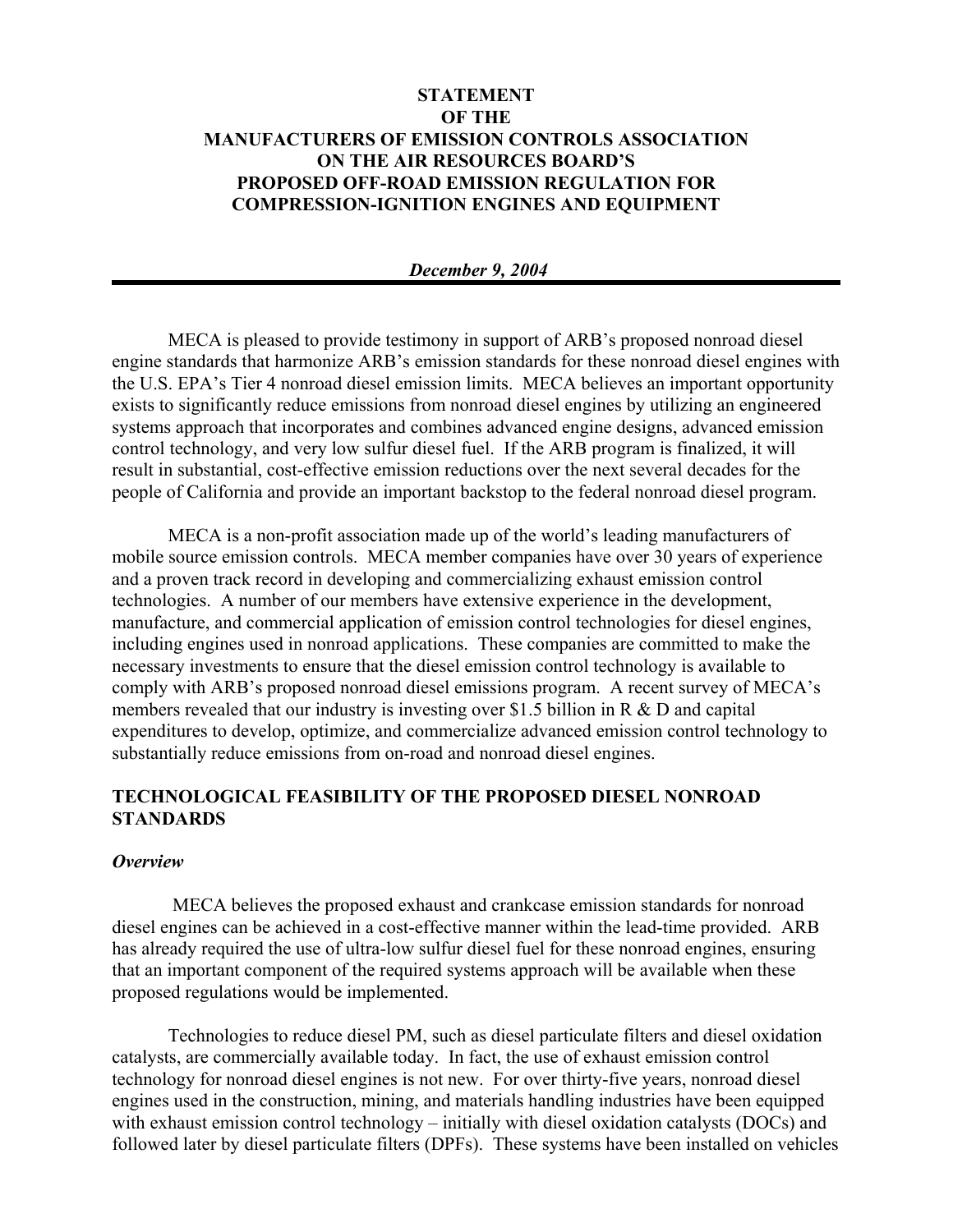and equipment both as original equipment and as retrofit technology on over 250,000 nonroad engines worldwide.

 Technologies such as DPFs and NOx adsorbers, as well as the integration strategies being developed to meet the 2007 and 2010 heavy-duty on-road diesel engine standards, generally can be applied to nonroad diesel engines and vehicles. Also, SCR, which has been widely used on stationary engines and in some mobile source applications on a limited basis, is another possible NOx control option. Exhaust gas recirculation (EGR) technology, which is being used on highway HDEs and is being evaluated on nonroad engines as a retrofit option, will also be an available option to help meet the proposed standards. Finally, lean-NOx catalyst technology, which is an available retrofit technology for on-road HDEs, is a strategy that could be used to help meet the proposed less stringent NOx standards proposed for several of the smaller engine categories of nonroad diesel engines. A comprehensive list of references discussing the considerable progress in developing, optimizing, and applying advanced emission control technologies and strategies for reducing emissions from diesel engines can be found in *Diesel Emission Control: 2001 in Review*, SAE Paper No. 2002-01-0285 (2002 SAE Congress, Detroit), *Diesel Emission Control: 2002 in Review*, SAE Paper No. 2003-01-0039 (2003 SAE Congress, Detroit), and Diesel Emission Control: 2003 Technology Review, SAE Paper No. 2004-01-0070 (2004 SAE Congress, Detroit).

# *PM, Toxic HC, NOx Emission Control Technology Capability and Experience*

 MECA concurs with EPA's and ARB's conclusion that, while important differences exist, nonroad diesel engines operate fundamentally like on-road diesel HDEs. With the availability of 15 ppm sulfur fuel and adequate leadtime, MECA believes that nonroad diesel engines can be successfully designed to utilize the advanced emission control technology that will be employed to meet the on-road HDE standards, which take effect beginning in 2007 and will be fully implemented by 2010.

MECA supports ARB's conclusion that filter technology with PM control efficiencies of up to 90 percent or more can be cost-effectively employed on nonroad diesel engines from 25 hp to >750 hp and that advanced, high efficiency NOx control technologies, such as NOx adsorbers or SCR, will be available for nonroad engines ranging from 75 hp to >750 hp. For nonroad diesel engines <25 hp, MECA believes that DOC technology is readily available to significantly reduce PM, CO, and HC emissions, including those HC species identified as air toxics.

Looking to the future we also believe that other cost-effective NOx and PM control strategies are beginning to emerge for these smaller engines, including such technologies as lean NOx catalysts (capable of reducing NOx by up to 25 percent or more) and lower efficiency DPFs (capable of reducing PM by 50-70 percent) and low-pressure EGR combined with DPFs. MECA has recommended to EPA that as part of EPA's proposed 2007 technical review of emissions standards for nonroad diesel engines <75 hp, EPA assess the availability of cost-effective PM and NOx controls and tighten the requirements if appropriate. We would recommend that ARB also consider further tightening on these smaller engines as appropriate cost effective technologies are demonstrated and become available.

*Diesel Particulate Filters* (DPFs) – As noted above, DPFs are commercially available today. Over 100,000 on-road heavy-duty vehicles and nearly 1,000,000 diesel passenger cars in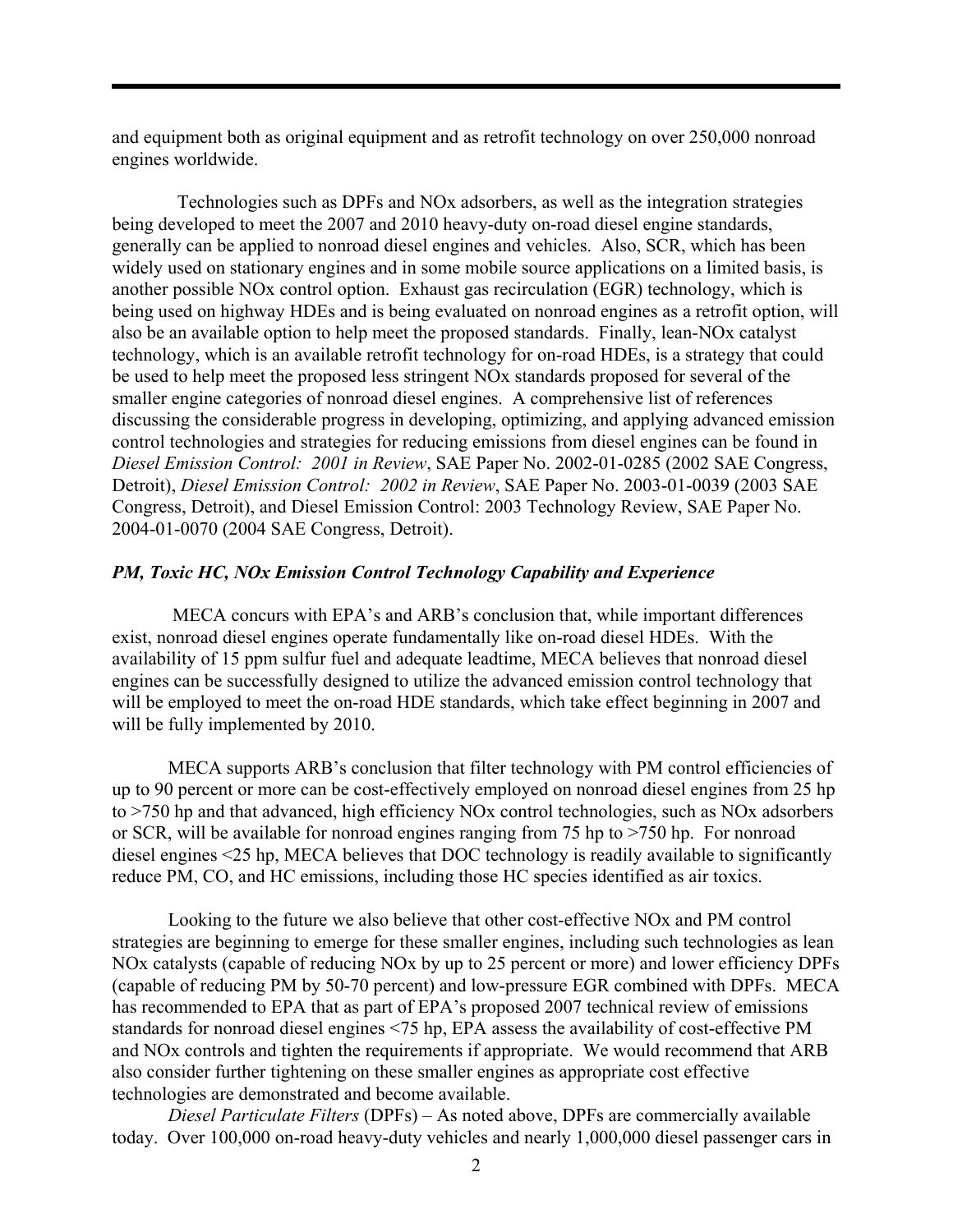Europe have been equipped with this technology. For nonroad engines, DPFs have been successfully installed and used on mining, construction, and materials handling equipment. In these nonroad engine applications, DPF systems have been successfully designed to function effectively over the specific duty cycle of the engine and withstand harsh environments that some nonroad diesel engines operate in. DPF technology is projected to be utilized on highway heavy-duty diesel engines sold in the U.S. beginning with the 2007 model year. Indeed, DPFs are currently available on selected on-road diesel vehicles in the U.S. and Europe. This technology has demonstrated impressive durability characteristics in commercial operation in the U.S. and Europe and will be used across the board on diesel vehicles and engines in Japan beginning in 2005. Also, a growing number of different filter system designs and strategies – both passive and active – are emerging.

Where diesel fuel with <15 ppm sulfur is used, precious metal catalyst-based diesel particulate filters (CB-DPFs) have consistently demonstrated the capability to reduce PM emissions on a mass basis by up to 90 percent or more. In addition, this technology has proven effective in reducing the carbon-based PM by up to 99.9+ percent, while significantly reducing particle numbers over the full range of particle size, including ultra-fine particles. Finally, CB-DPF technology, has demonstrated the capability to reduce a wide range of toxic hydrocarbon species and PAHs by up to 80 percent or more.

Also, particulate filter systems are emerging that are specially designed to provide exhaust flow turbulence and increased particulate residence time, and have achieved PM reductions in the 40 to 70 percent range. One design has recently been verified as a Level 2 diesel emission control strategy by ARB for specific diesel retrofit applications. Another design will be used by a heavy-duty diesel engine manufacturer in Europe in conjunction with EGR to meet Euro 4 heavy-duty PM requirements.

*NOx Adsorber Technology –* NOx adsorber catalysts are one strategy that may be utilized to meet the 2007/2010 on-road HDE standards, and this strategy will also be an available NOx control strategy to help meet the NOx standards applicable to nonroad engines >75 hp. NOx adsorber catalysts are currently being used commercially in light-duty gasoline direct injection (GDI) engines. This technology continues to undergo extensive research and development in anticipation of the U.S. 2007/2010 on-road heavy-duty diesel engine regulations to help significantly reduce NOx emissions. The progress in developing and optimizing this technology has been extremely impressive. Indeed, EPA's Clean Diesel Independent Review Panel as well as two progess reports authored by EPA concerning the 2007-2010 highway emissions program, have concluded that NOx adsorber technology development was on track to help meet the onroad HDE standards and no technological roadblocks were identified.

 The current focus of NOx adsorber technology development and optimization is on: 1) expanding the operating temperature window in which the technology will perform, 2) improving the thermal durability of the technology, 3) improving the desulfurization methods and performance, and 4) improving system packaging and integration. The progress being made in these areas continues to be impressive. In light-duty applications, several automobile manufacturers are conducting field tests with NOx adsorber/DPF systems and one manufacturer has begun to sell vehicles equipped with such a system in Japan and in Europe during 2004. While NOx adsorber catalysts are not currently available for nonroad diesel engines, we believe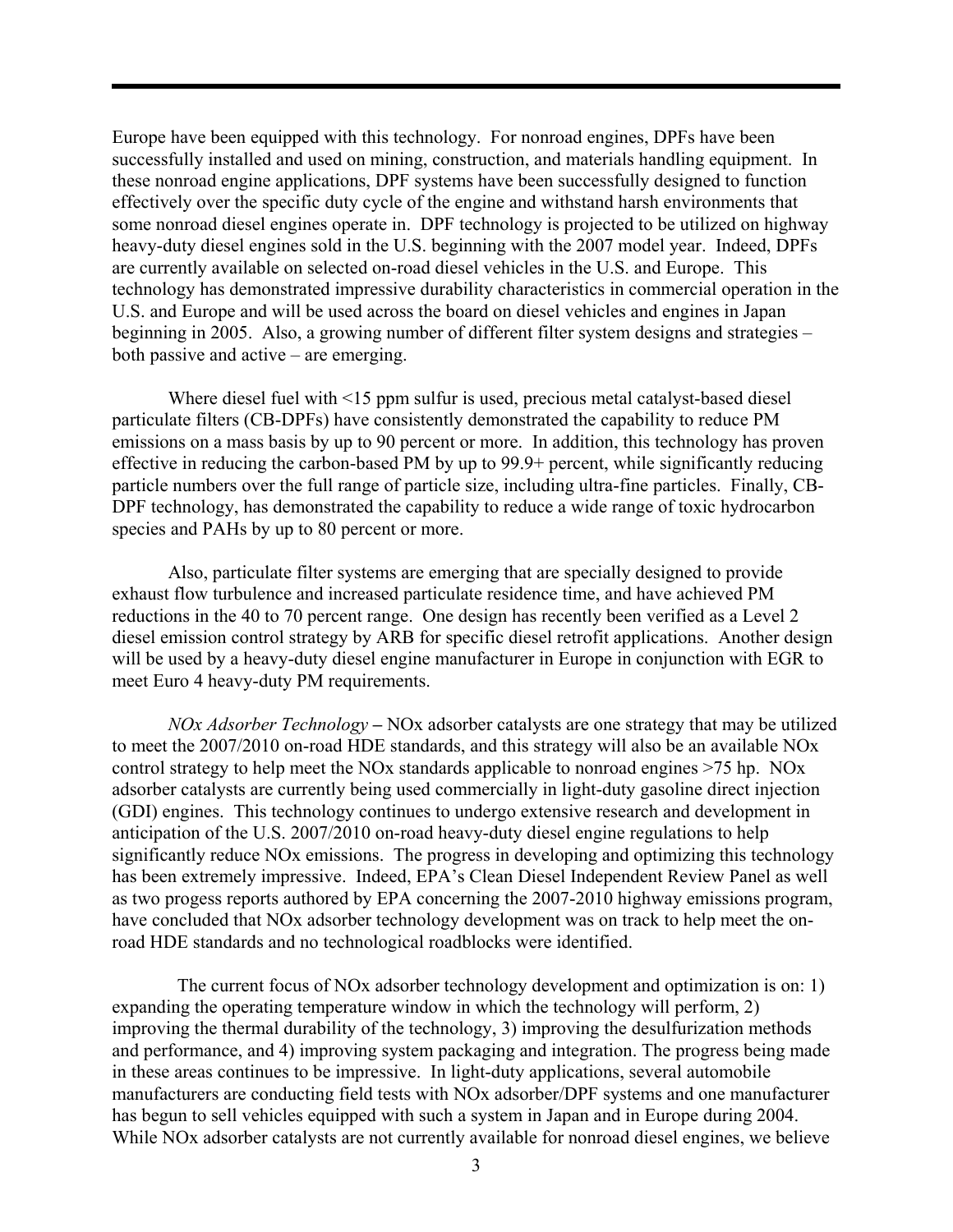NOx adsorbers and the associated engine technologies will be available for use on nonroad diesel engines within the leadtime provided in the proposal. The incorporation of on-highway type fueling systems will allow for the use of NOx adsorber technology on smaller diesel engines as well.

*Selective Catalytic Reduction (SCR) Technology* – SCR technology is another NOx control strategy that could be utilized to help meet the proposed nonroad diesel emission standards. SCR has been used to control NOx emissions from stationary sources for over 15 years. More recently, it has been applied to select mobile sources including trucks, marine vessels, and locomotives. In 2005, SCR is expected to be introduced on on-road diesel HDE engines to help meet both the Euro 4 emission standards and Japan's 2005 heavy-duty emission standards. Applying SCR to diesel-powered engines provides simultaneous reductions of NOx, PM, and HC emissions. Beginning in the mid-1990s, SCR technology has been installed a variety of marine applications in Europe including ferries, cargo vessels, and tugboats. The capacity of the engines equipped with SCR ranged from 450 to over 10,000 kW.

*Crankcase Emission Controls* – EPA's Tier 4 nonroad emissions program includes the control of crankcase emissions from turbocharged nonroad diesel engines. Currently on diesel engines, a rudimentary filter may be installed on the crankcase breather (the vent for the oil reservoir), but a substantial amount of particulate matter is released to the atmosphere. For diesel engines used in motor vehicle applications, emissions through the breather may exceed 0.7 g/bhp-hr during idle conditions on recent model year engines.

One solution to this emissions problem is the use of a multi-stage filter designed to collect, coalesce, and return the emitted lube oil to the engine's sump. Filtered gases are returned to the intake system, balancing the differential pressures involved. Typical systems consist of a filter housing, a pressure regulator, a pressure relief valve and an oil check valve. These systems have the capability to virtually eliminate crankcase emissions. This technology is currently being used in Europe and will be used on highway diesel heavy-duty engines in the U.S. beginning in 2007.

## *Emission Control Technology Can and Has Been Applied to Nonroad Engines*

 Proper integration of emission control technology on nonroad vehicles and equipment is important for three reasons: 1) to ensure the system is installed at the appropriate place in the exhaust system to enable the control device to function at optimum effectiveness, 2) to ensure the system physically fits in the available space, and 3) to ensure safety. Over 25 years of experience in integrating emission control technologies on a variety of diesel and SI nonroad vehicles and equipment ranging from <25 hp to over 750 hp provides a clear indication that emission control technology can be successfully integrated on a wide range of nonroad vehicles to meet EPA's proposed standards. This experience has also demonstrated that, by taking a systems approach, exhaust technology can be applied to achieve required emission reductions without compromising engine performance, engine durability, or safety. For example, both DOCs and DPFs have been successfully integrated on nonroad diesel engines ranging from >75 hp (e.g., materials handling equipment) to over 750 hp (e.g., mining equipment, locomotives and stationary engines).